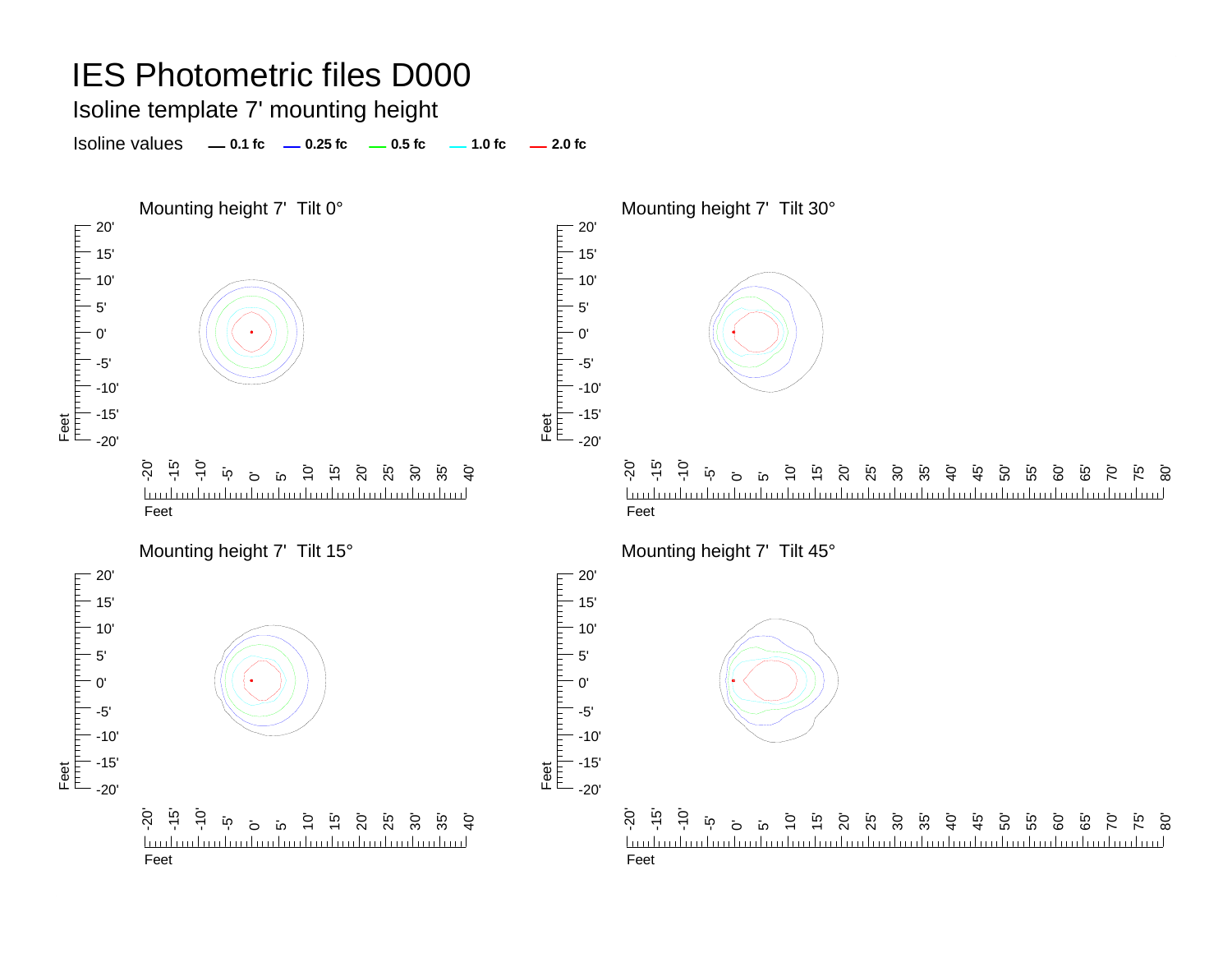Isoline template 9' mounting height

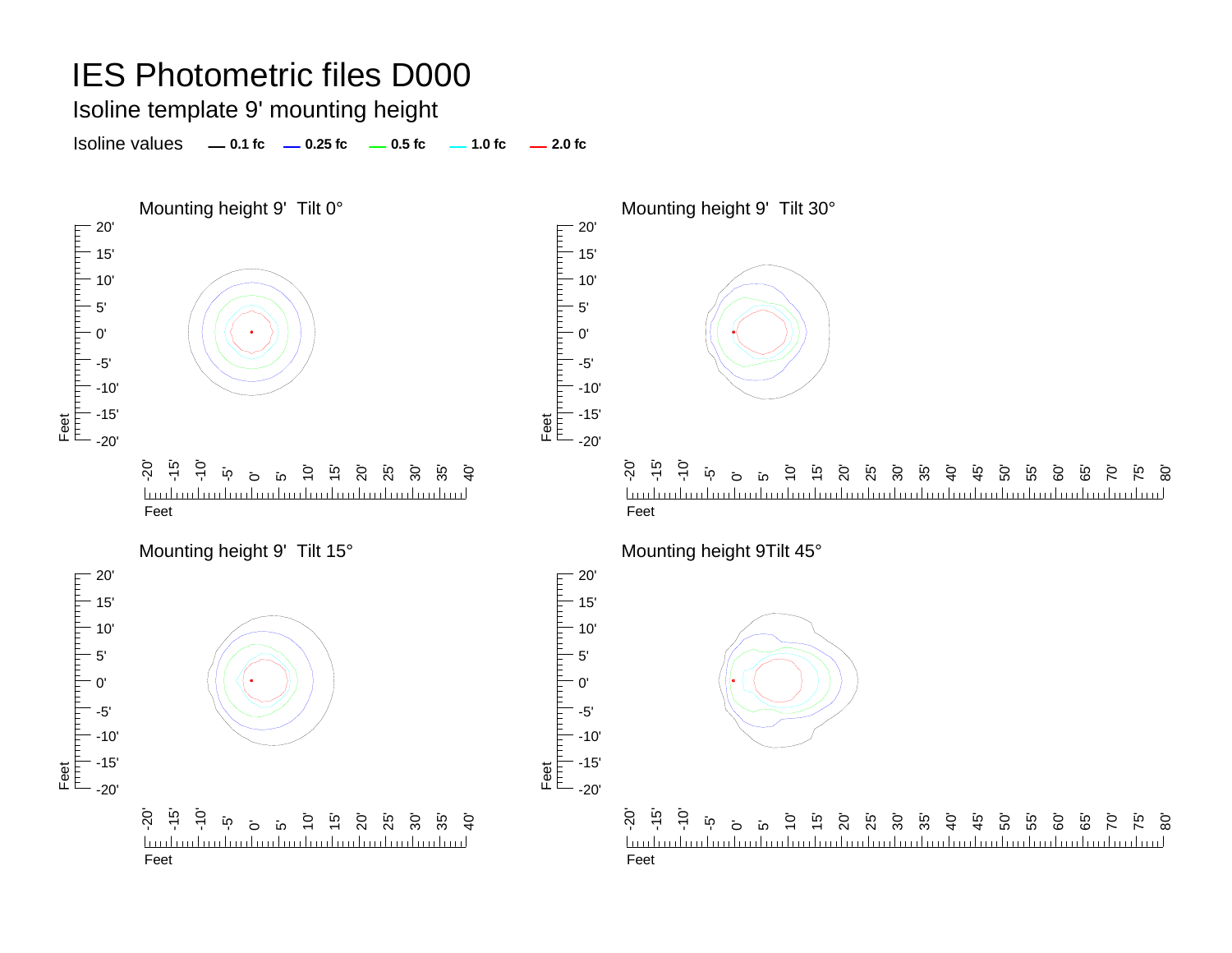Isoline template 11' mounting height

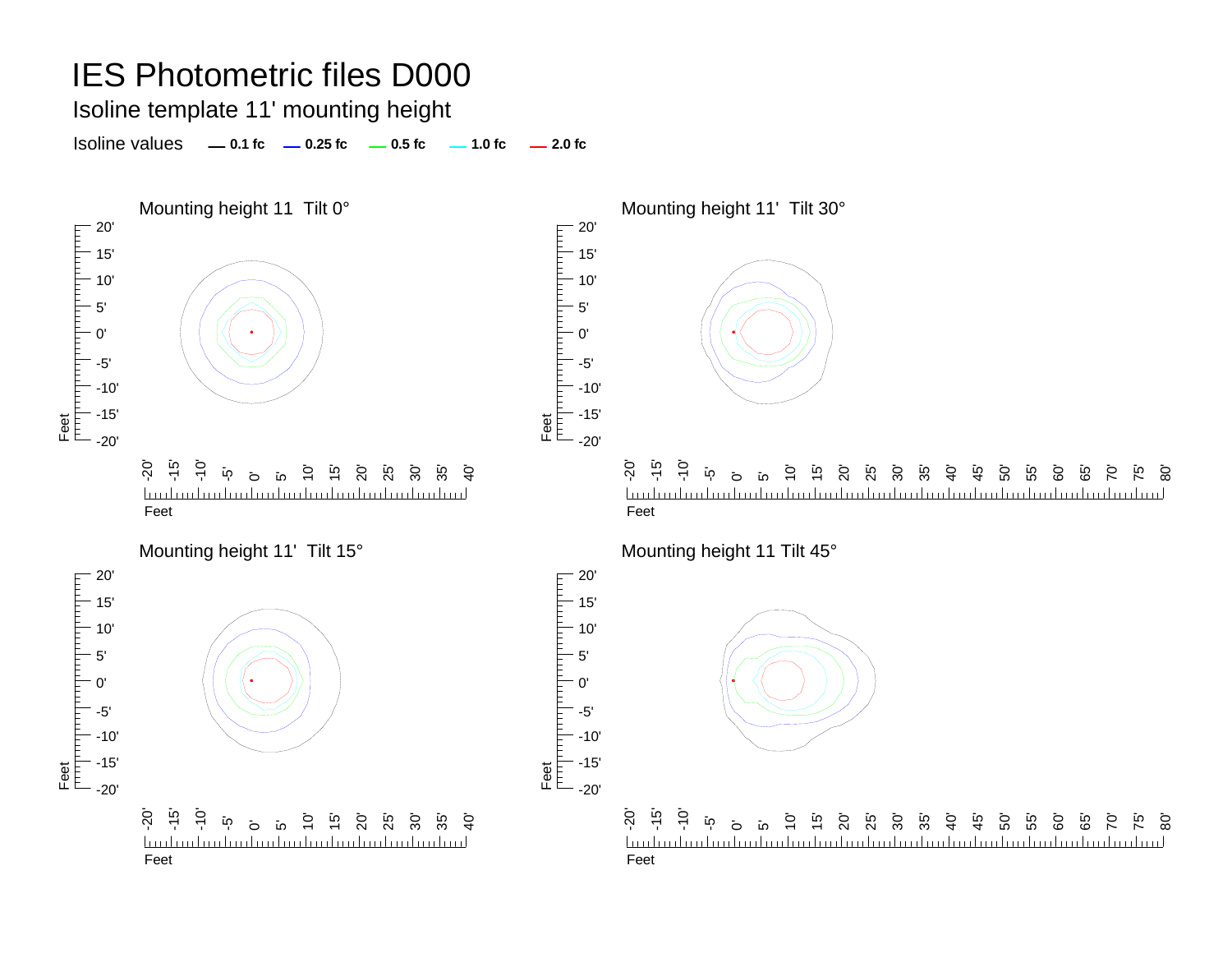Isoline template 15' mounting height

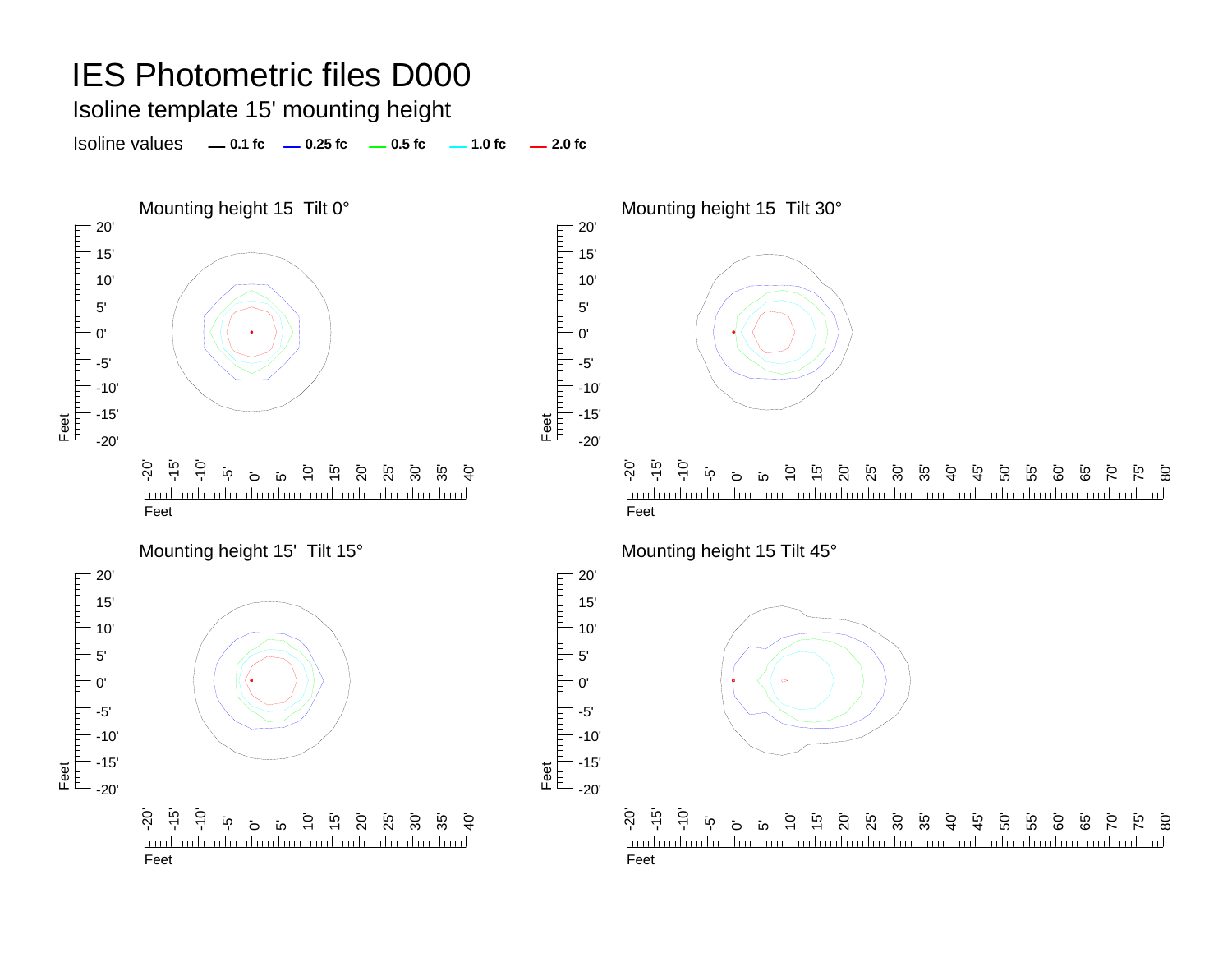Isoline template 20' mounting height

Isoline values **0.1 fc 0.25 fc 0.5 fc 2.0 fc 1.0 fc**







20'

гранита



75' 80'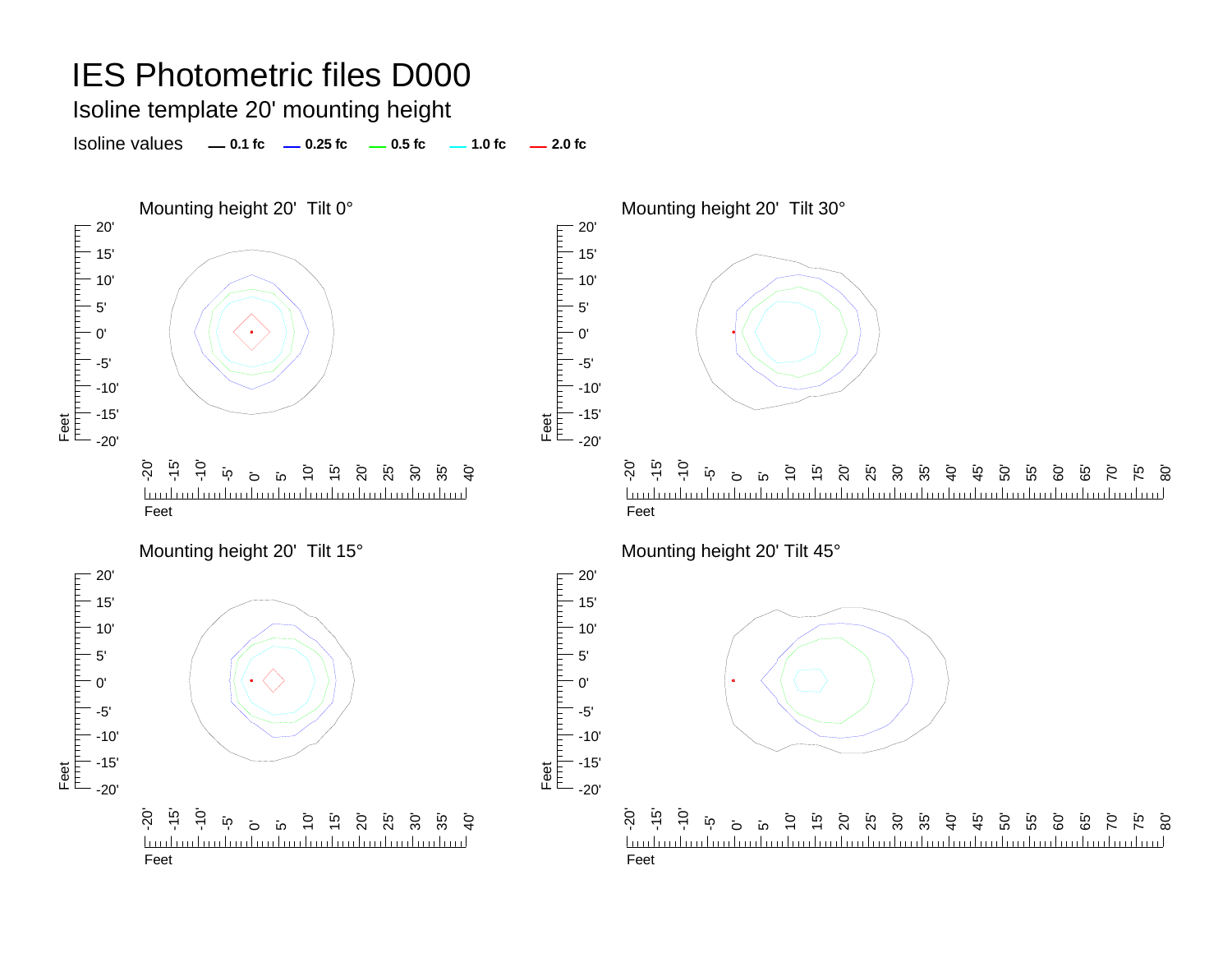Isoline template 25' mounting height

Isoline values **0.1 fc 0.25 fc 0.5 fc 2.0 fc 1.0 fc**





5' 0'